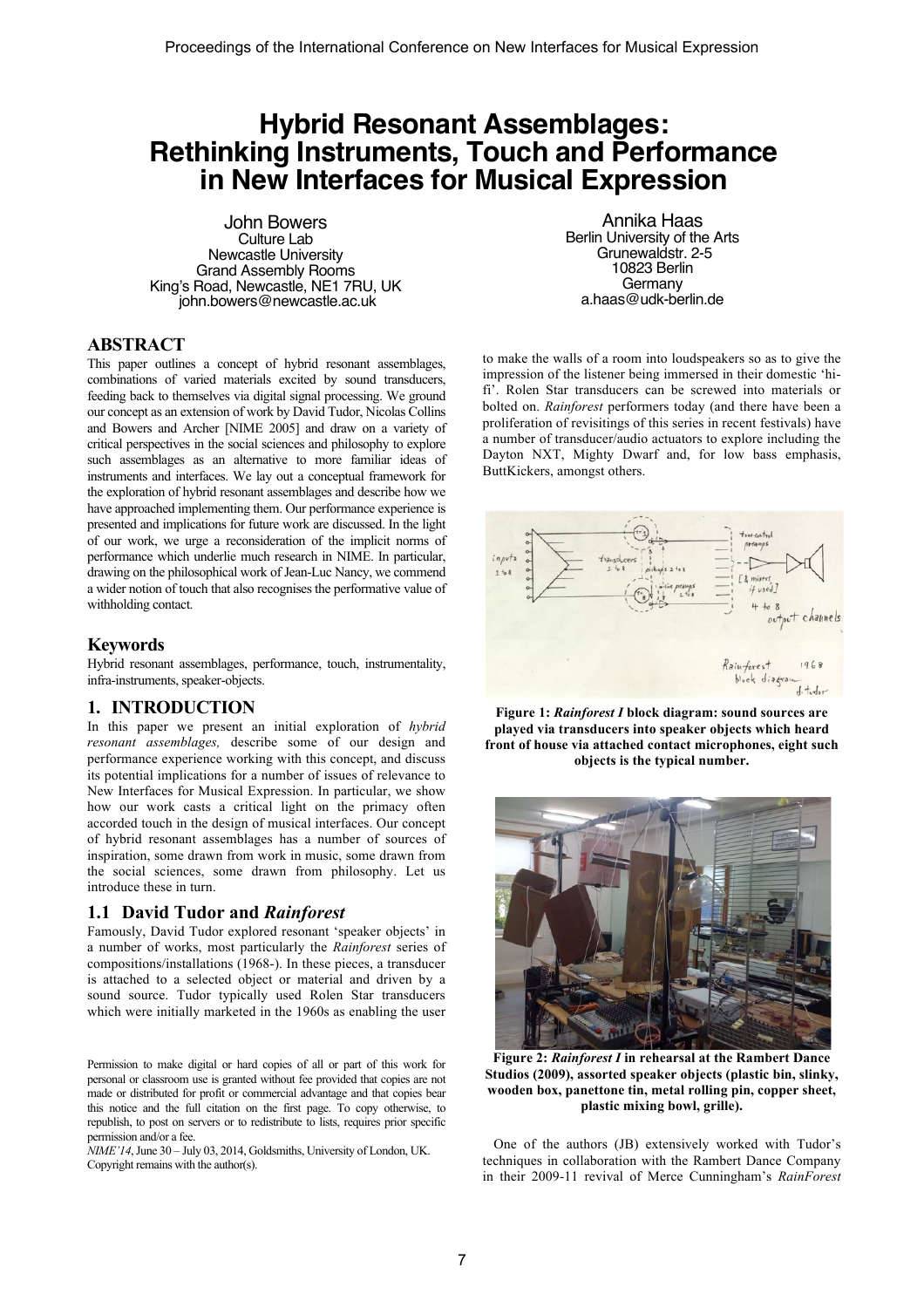(1968), Tudor's music to this comprising the first in his *Rainforest* series, as well as in a 2009 realisation of *Rainforest IV*, a large-scale, multi-participant, installation variant. This experience prompted us to investigate extensions of Tudor's ideas.

#### **1.2 Nicolas Collins and** *Pea Soup*

As originally realised in 1974, Collins' *Pea Soup* employed an amplitude envelope follower to vary phase delay in an allanalogue feedback circuit between microphone(s) and loudspeaker(s). Omni-directional microphones pick up the sounds in the performance space. As these sounds increase in amplitude, so the phase delay on them is increased before they are amplified back into the performance space. Collins intended this variation of phase delay to mimic the effect of manually placing a microphone near a loudspeaker and withdrawing it, so as to obtain a self-modifying feedback circuit with modes unique to each performance architecture and sensitive to the movement of performers or audience or, on occasion, disturbed by the contributions of an instrumental player.



**Figure 3: Nicolas Collins'** *Pea Soup* **functional diagram.**

Revisions of *Pea Soup* in the period 2002-11 have explored the use of digital technologies to perform envelope following and modulate phase delay. Collins' current Max/MSP patch for *Pea Soup* contains lots of performance refinements including support for three channels, input limiting and equalization, an FFT based filter which can duck current feedback frequencies so as to excite new modes. As we shall shortly make clear, an important component of our work is to combine Tudor's interest in speaker objects with Collins' concern to put a selfmodulating delay in the feedback loop to excite resonances.

# **1.3 Infra-Instruments, Objects, Things and Assemblages**

In NIME 2005, Bowers and Archer [1] outlined a concept of *infra-instruments* as an alternative to hyper-, cyber- and metainstruments. While hyper- and the rest seek to add functionality to an instrument (e.g. through sensor augmentation), an infrainstrument is something simpler, restricted in functionality, shantily built, closer to its materials of construction. Bowers and Archer was an early attempt to bring some of the makerhacker spirit to NIME as well as critically and playfully questioning what the NIME design space should be. Developing the account in the 2005 paper, we can situate infrainstruments at a number of key moments in what we can think of as the lifecycle of instruments (see Figure 4).

Infra-instruments exist at the interstices between raw materials and instruments (cf. as depicted, *The Strandline Guitar* [1] made from material scavenged from the 'strandline', where the tide deposits materials at the sea shore), and between instruments and garbage (cf. as depicted, a broken and partially

reconstructed violin from Bowers' *Atonement for Violin Quartet*). Naturally, such constructions/de(con)structions do not have the functional capability of a sensor-augmented cello (to cite a hyper-instrument 'classic' [5]) but their restricted sonic capabilities and material aesthetic may be just right in other performance contexts.



**Figure 4: Infra-instruments in the life-cycle of instruments.**

In a related spirit, through a critical engagement with anthropology, archeology, architecture and various other disciplines, Ingold [e.g. 4] has done much to reemphasise the importance of 'following the materials' in creative work. Ingold's work is replete with examples of 'makers' of all sorts incrementally interrogating materials, working up artefacts into a (relatively, provisionally) finalised form in a give-and-take of action and response. Ingold contrasts this to-ing and fro-ing with the alleged 'hylo-morphism' that is often supposed to underlie creative work as the creator imposes a pre-formed idea onto the yet-to-be-formed materials. Often, however, we are just presented with ready-made objects without access to the means by which they were produced because, say, they are part of an archeological record or they are part of an industrial production process we cannot inspect. In contrast, for Ingold, we should turn from objects to 'things'. Drawing on Heidegger's essay *The Thing,* Ingold [4, p85] argues that the object is "complete in itself… We may look *at* it or even touch it, but we cannot join *with* it in the process of its formation… But if objects are *against* us, things are *with* us. Every thing, for Heidegger, is a coming together of materials in movement. To touch it, or observe it, is to bring [ourselves] into affective correspondence with… its constituent materials." It is often remarked that the etymology of the word thing lies in 'ting' meaning a gathering or an assembly. Ingold [4, p85]: "To witness a thing is not to be locked out but to be invited in to the gathering".

We are interested in pursuing this idea of thinghood to see if a musical performance setting (our gatherings) and instruments within it could have some of these qualities. Rather than work with pre-formed instrument-objects, we want to explore infrainstrument-things: assemblies or assemblages (cf. Deleuze and Guattari [3]) of materials-in-movement/resonance whose material formation/deformation is in play in the performance itself.

## **2. HYBRID RESONANT ASSEMBLAGES**

This is the musical, social scientific, philosophical and critical background to our notion of *hybrid resonant assemblage.* To be more specific, we see such 'things' in terms of five critical features.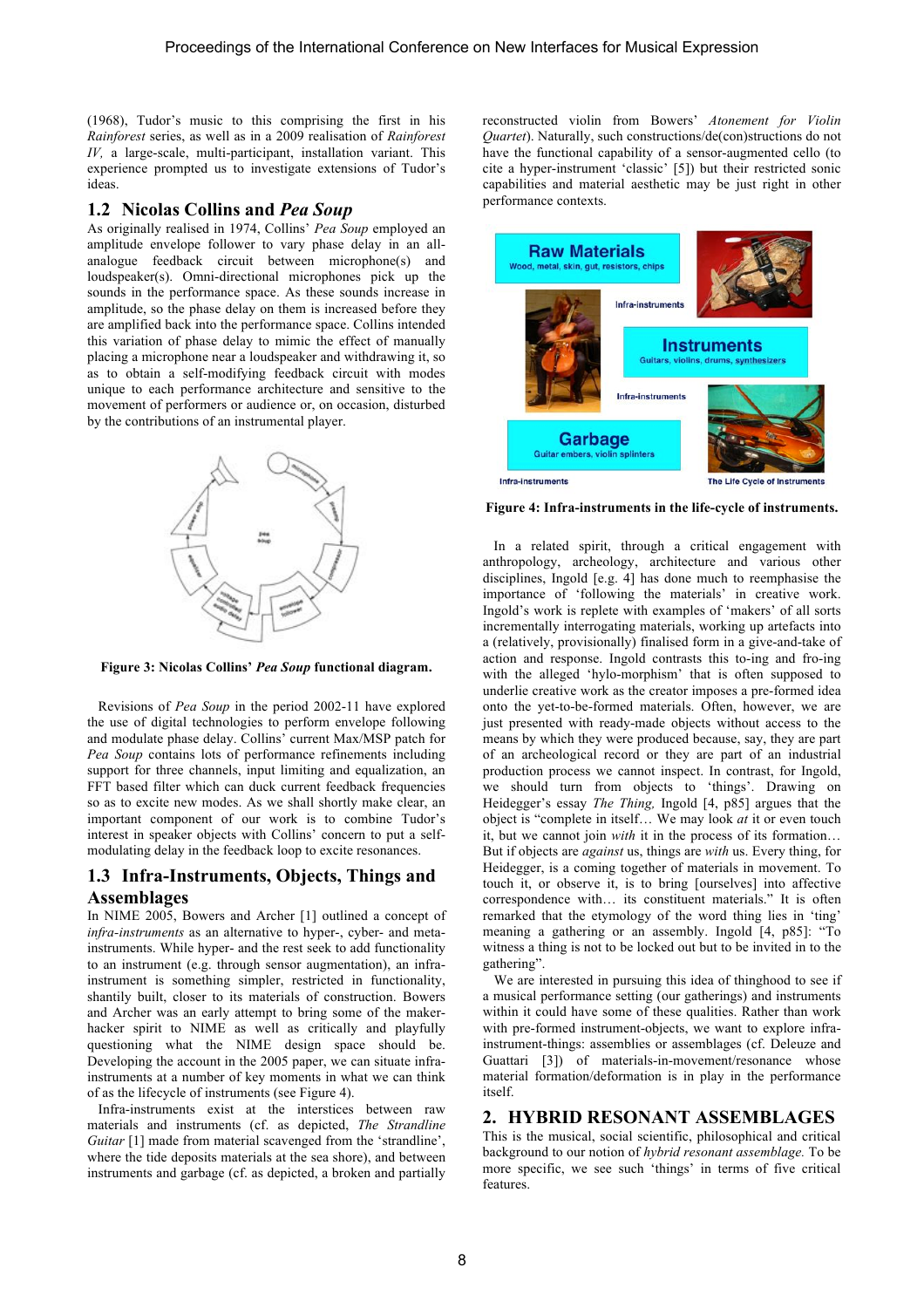- *Assemblages*. We are concerned with things that are multipart, drawn together from a variety of materials and structured loosely. Elements are commonly rested against one another, rather than firmly fixed or bolted down.
- *Hybrid*. The material variety should cross between different material 'idioms'. We are interested in how light and sound might interplay, how the electrical, the electronic and the computational might interfere, and so forth. Much as in Collins' latest versions of *Pea Soup*, we are interested in how the analogue and the digital might work together.
- *Resonant*. Naturally, as sound artists, we are interested in specifically resonant assemblages but, furthermore, we want to explore what might be called…
- *Immanence* ways of making the self-generated resonances of the assemblages we work with the most prominent concern. In particular, through feedback, we explore assemblages without a necessary 'external' sound source.
- *Transience*. The loose structuring of our assemblages means that their construction/de(con)struction can be a performable gesture. Indeed, more than this, we regard the making and unmaking of a hybrid resonant assemblage the preferred arc of performance. This emphasizes the transience of the assemblage and the concern to allow, in Ingoldian terms, coinvitees to the gathering.

#### **3. IMPLEMENTATION FRAMEWORK**

As outlined, of course, our notion of hybrid resonant assemblages allows for many, many different manifestations. This openness is part of the point. However, in our explorations we have worked with a more specific implementation framework. This consists of five parts.

- *Tudorian sounding-elements*. Here we want to particularize the David Tudor notion of a 'speaker object' and give it potentially a finer grain. In our assemblages, transducers can be attached to something relatively large and evocative of a sound sculptural element as in Tudor's work. But they can also be attached to smaller things or be left free and manually positioned. The point is to allow the performer to bring resonant elements into contact with one another potentially ad hoc. Thus, a transducer may be attached to a metal plate (say 3 inches square) but this plate may in turn be rested against a membrane upon which a number of screws bounce around or be placed edge on to another plate or a lump of wood or a tin can or whatever. Except in the limiting case of a manually held transducer, the bounds of a Tudorian sounding-element, in our terms, is given by the extent of its rigid connection. We have experimented with a variety of transducers to drive materials in sounding-elements. We have found the Mighty Dwarf to be most flexible and convenient for experimentation as it integrates a USB-powered amplifier in a small footprint. A wider range of frequency response can be had using Dayton NXT transducers though these require a separate power amp and a larger area of attachment.
- *Tudorian microphones*. Classically, in Tudor's work, a contact microphone (usually a brass and ceramic piezoelectric pickup) is placed on a speaker object so as to pick up the sound source 'filtered through' the object. Again, we wished to particularize and mobilize this notion by creating Tudorian microphones in which the pickup is pre-attached to a smaller manipulable element which can enter into combination ad hoc with other elements in an assemblage. We have also experimented with microphone elements (e.g. electrets) suspended or cushioned in particular housings (e.g. in a glass jar, against which sounding-elements might be placed). In this sense, we are separating out what is rigidly affixed in most performances of *Rainforest* (a single

transducer and pickup attached to a single speaker object) to allow more varied transient combinations.

- *Free materials*. These are other materials brought to the scene to resonate, rattle or otherwise respond – driven by Tudorian sounding-elements.
- *Processing in the loop*. Our Tudorian microphones are preamplified and sent via a multi-channel ADC to a laptop. There the digitized signals are processed before being sent to the DAC and on to the Tudorian sounding-elements. We have experimented with a variety of digital signal processing algorithms in the loop (various filters, equalizers, spectral FFT manipulations, versions of classic 'stomp box' style processing such as chorusing and distortion) and, while this is a wide-open area for experimentation, we have tended to focus on delays and phase-delays which vary as a function of input amplitude in the style of Collins. In addition, we have designed an adaptive 'super-limiter' which disciplines extremes of amplitude variation and, as a byproduct, helps avoid the sound getting trapped in uninteresting continuous unvarying feedback pitches. All digital signal processing experimentation has been conducted using Pure Data.
- *Mixing and front of house*. Our assemblages tend to make a clear acoustic sound without further amplification. However, for performances in concert halls and more flexibility, one can experiment with different mixer-routings and varied selections for what goes 'front of house' (FOH). This again is an area for wide experimentation. The loop through the assemblage/signal processing can be tapped at various stages: direct from Tudorian mics, post-ADC, post-processing, and so forth. Different mix matrices can exist for routing Tudorian mics to ADC inputs, ADC inputs to processes, processes to DAC outputs, DAC outputs to Tudorian sounding-elements, taps to FOH channels. In addition, conventional air microphones might be positioned to reinforce the direct acoustic sound of the assemblage. These can also add to the mix. In our work we have tended to simplify the routings so that, for the most part, a feedback loop is a single chain of 1:1 routings, and FOH is a mixture of what is picked up by the Tudorian microphones reinforced by one or two air microphones which do not get processed further.

# **4. MAKING AND PERFORMING A HYBRID RESONANT ASSEMBLAGE**

Over a period of a year up to the time of writing, we have explored a great variety of materials and objects in different kinds of assemblage. There is not space here to review all the work we have done. Rather, in all this range of experimentation, we are going to highlight just one trajectory of development as (a) it concerns the assemblages we have most performance experience with and (b) it manifests an approach to the structuring of assemblages which we think might be instructive.

We typically organise our assemblages around a *base* and a *superstructure.* For the base, just to note a few examples, we have experimented with wooden sheets, metal plates, drums and drum-like membranes. Superstructural elements have included tins, glass jars, wooden and cardboard boxes, polystyrene beakers, rough cut lumps of wood, and, a particular favourite, Petri dishes. The various elements have been more or less loosely attached or adhered to each other by using tape, string, fishing filament, glue, BlueTak, nails, wire or rested against each other. Tiny objects like nuts and bolts, small pieces of glass or plastics, electrical components, sand and so forth might also be added.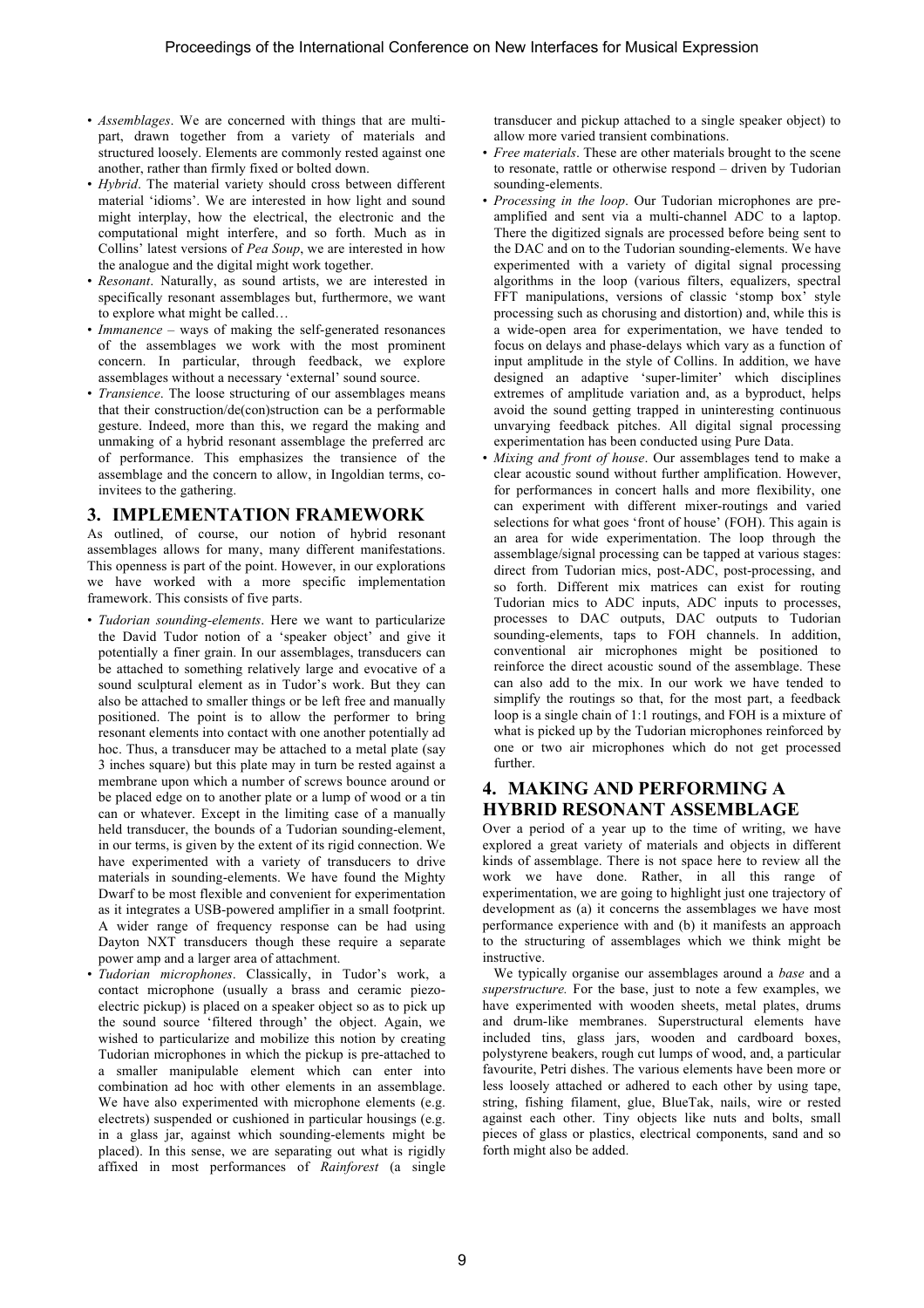

**Figure 5: Two views of a hybrid resonant assemblage.**

In Figure 5, we see an assemblage with a plywood base (cushioned from the table-top with four BluTak 'legs', unseen, below) and a superstructure of a tin and a number of Petri dishes. Both the tin and the base are Tudorian sounding elements (in the sense described above) through the attachment of Mighty Dwarf transducers. A piezo element is attached to one of the Petri dishes and an electret capsule is to be found within an inverted drinking glass, comprising the assemblage's two Tudorian microphones.



**Figure 6: A hybrid resonant assemblage with wire frame, layered base and papier-maché enclosed Tudorian mics.**

Figure 6 shows another assemblage. This one has a layered base of two large sheets of wood with a centimeter gap between them, a plywood sheet on top, and on that an embroidery hoop holding cotton fabric to make a loose membrane, upon which is placed a transducer. A wire roughly bent above enables Petri dishes to be attached by mono-filament nylon so that they can

swing, turn and bump against each other as the base and wire conduct vibration. Two piezo elements are enclosed in papiermaché to make Tudorian microphones which can be freely applied to various points in the assemblage.

The assemblages in Figures 5 and 6 both permit a variety of performance gestures as the assemblage itself can be manipulated and the sound elements and microphones variably deployed. The introduction of the wire and hanging elements in Figure 6 explore a further degree of *gentle structuring* over the 'pile' of elements in Figure 5. While there are still materials which can be freely moved and manipulated, there is also a more relatively fixed structural component from which elements can be attached. This approach to gently structuring an assemblage is taken further in Figure 7.

In Figure 7 we see an assemblage with a thin plywood base, a membrane angled so that its hoop frame makes contact at just one point with the base, bent wire from which mobile elements can be suspended, a variety of materials resting on the membrane, Mighty Dwarf transducers (one attached to base, one freely deployable – at the moment at the rear of the assemblage). Both the base and the membrane are Tudorian microphones and other, variably enclosed and attached piezo elements can be deployed.



**Figure 7: A complex hybrid resonant assemblage.**

As such Figure 7 manifests an assemblage with a variety of structuring principles in play. There is a (relatively fixed) *base* and a (relatively manipulable) *superstructure* and a *frame* from which mobile elements can be suspended. There are variable forms of *attachement/adherence* (from resting to rigid). There are variable *regions of contact* (from point-touching to edge and surface-sharing).

# **5. Performing Hybrid Resonant Assemblages**

In a significant sense, performing (with) hybrid resonant assemblages starts with, and in part consists of, *their making* [cf. 1.3]. This puts emphasis on performance as a process of creating transient, ephemeral situations in contrast to performing a work with pre-existing instruments or interfaces. It becomes a performance choice, and so one which can in principle vary between performers, whether making first happens on stage before an audience (at one extreme) or as a long careful durational activity without an audience in the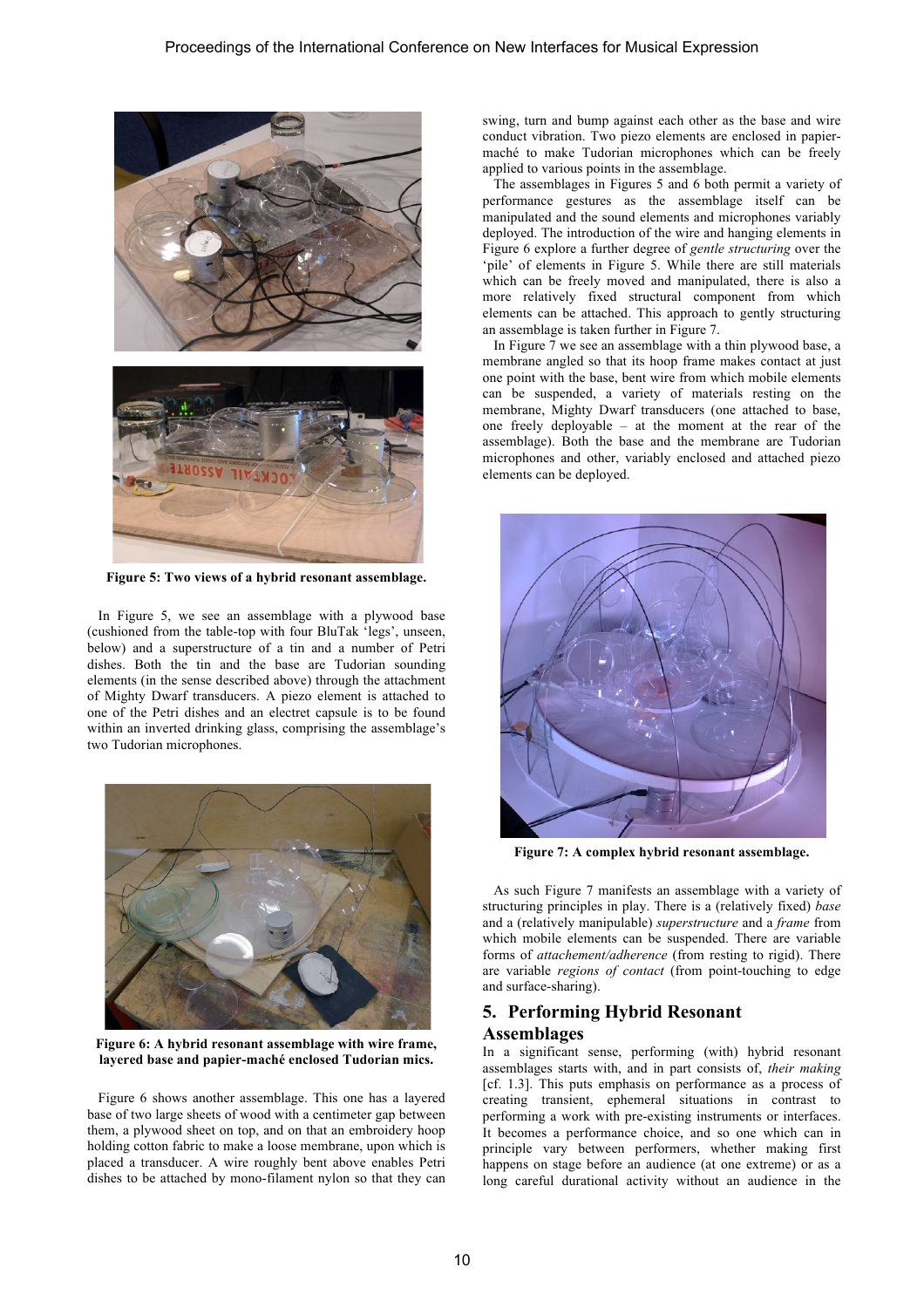workshop or studio (at the other). Even when aiming for the former, we have tended to engage in much prior experimentation to determine a preferred strategy for positioning Tudorian microphones and sounding elements and a preferred palette of different sounding objects and materials that are about to be assembled.

We tend to attach one of the loudspeaker-transducers and a contact-microphone to the *base* to provide a vibrating 'reservoir' or 'environment' within which to investigate the sound colours that are possible to achieve through manipulating, positioning and assembling other materials and objects. We also tend to set up ADC, DAC and FOH mixing levels and gain structure so as to optimally accommodate a variety of materials and manipulations of them. We pre-select the kind of in-the-loop processing we are interested in exploring and again optimize its paramterisation to encourage a variety of effects to be obtained. The intention here is to make object and material manipulation and other actions with respect to the emerging assemblage the focus and not working a mixer or tweaking a patch.

Within this environment, the *superstructural elements* are now put on the vibrating *base* and re-arranged in various ways. The elements may be juxtaposed, tied together or thrown loosely onto other objects. They may be moved or replaced during a performance. The *base* may be lifted or transformed with tools. It might occur that things fall to the floor, that the assemblage dissolves due to vibration, and that single objects are destroyed. The brittle Petri dishes we favour for their occasional shrieking resonance and dynamic response are especially vulnerable to shattering. From time to time, an assemblage can be created which manifests a kind of supersensitivity with different touches in different locations enabling different vibrational modes. On other occasions, an assemblage will respond to pressing or squeezing two materials together to facilitate the transmission of vibration between them.

The transience and occasional fragility of assemblages encourages an orientation to performance, and indeed a deportment of the performer's body, which emphasizes care, deliberation, attentive listening and judicious touching. This form of auditory-tactile exploration makes for a notable performance aesthetic which is often characterized by moments of *withholding* and hesitating to touch the assemblage. We found ourselves confronted with the need/demand to listen to the assemblage and to experience the phenomenon of touch as part of musical expression in a novel way. Beyond considering touch as the means by which physical force is transmitted to actuate an instrument or as an expressive gesture, we rather experienced touch as a matter of *tension* – in particular, a tension between expressive and destructive potentialities.



**Figure 8: Performing with a hybrid resonant assemblage depicting stages of tension, withholding touch, and contact.**

Our experience with hybrid resonant assemblages has added to our performance vocabulary in a number of ways. Naturally, we anticipated making the act of constructing and manipulating such an assemblage part of our performances with them. Indeed, that was our whole motivation. It has been more of a discovery though that different forms of touch/touching need to be considered in performance including the most important *possibility of 'non-touch', of withholding and letting be*, for at

least as long as to let a new sonic behaviour emerge (see Figure 8). Slowly, then, one begins to explore the different tactile qualities of the materials anew.

From an audience's point of view, the performer's conduct may not only engender a curiosity as to how the sound is being created but cause a tension as the performer distances and approaches or half-reaches to the assemblage and then stops. Generally, our performances have had a slow pace which some audience members have found, pleasingly, to be enigmatic, tension filled and always on the edge of failure.

## **6. DISCUSSION**

Drawing on a variety of influences from music, critical studies of material culture and philosophy, we have offered the notion of a hybrid resonant assemblage as an affair to investigate for sonic and performance potentiality. Hybrid resonant assemblages are transient, manipulable combinations of varied materials, some of which have the form of (Tudorian) microphones or pseudo-loudspeakers. Together they make up an assemblage which can be made and unmade as a performable affair. We have investigated assemblages which are 'immanent' in that carefully configured feedback loops allow sounds to emerge without any further source. Combining our inspiration from David Tudor with Nicolas Collins, we have investigated assemblages which have (digital) processing in the feedback loop to create a variety of autonomously varying sonic behaviours. We have outlined an implementation framework for hybrid resonant assemblages which permits one's thinking about them to be requisitely organized without eliminating considerable scope for creativity within the concept. We have sketched how our own explorations have been guided by simple 'structural' distinctions between base and superstructure. We have given an account of our performance experience with assemblages and, in particular, how this has caused us to rethink and expand our vocabulary of touch in performance to recognise, amongst other matters, how the withholding of touch can both enable an assemblage to sonically evolve and for a certain palpable tension to appear in performance.

## **6.1 Assemblages,** *Struktion***, Things**

Alongside some of the other philosophical and aesthetic forebears of our notion of assemblage (notably Deleuze and Guattari), it is worth noting Jean-Luc Nancy's concept of *Struktion*. Nancy draws attention to the etymological fact that many of our English words related to 'structure' derive from the Latin word *struo* meaning to pile something up hapharzardly. The neologism of *Struktion* is an attempt to keep the etymological echo alive and to denote a process rather than an object. So instead of a construction plan or list of instructions, the concept of hybrid resonant assemblages is the paradoxical attempt to (un-) create something with no firmly fixed order, or mode or principle of organization. Instead, emphasis lies on the contingent co-presence of parts that are not absorbed or subsumed in an integrated entity or object. Everything is at once and together, not juxtaposed one after another, without linearity or (final) cause and (resultant) effects – as, indeed, feedback insists it should be. While we might orient ourselves with ideas of base and superstructure, this is as far as it goes.

The transience of an assemblage and the challenge of researching (perhaps before an audience) different materials, combinations and sonic potentialities creates a very different performance situation and sense of instrument than if a 'structure' was actuated by gestural force. It is through this that we try and honour Ingold's [4] Heideggerian concern for 'things' and creating 'gatherings' of 'co-invitees'. Rather than